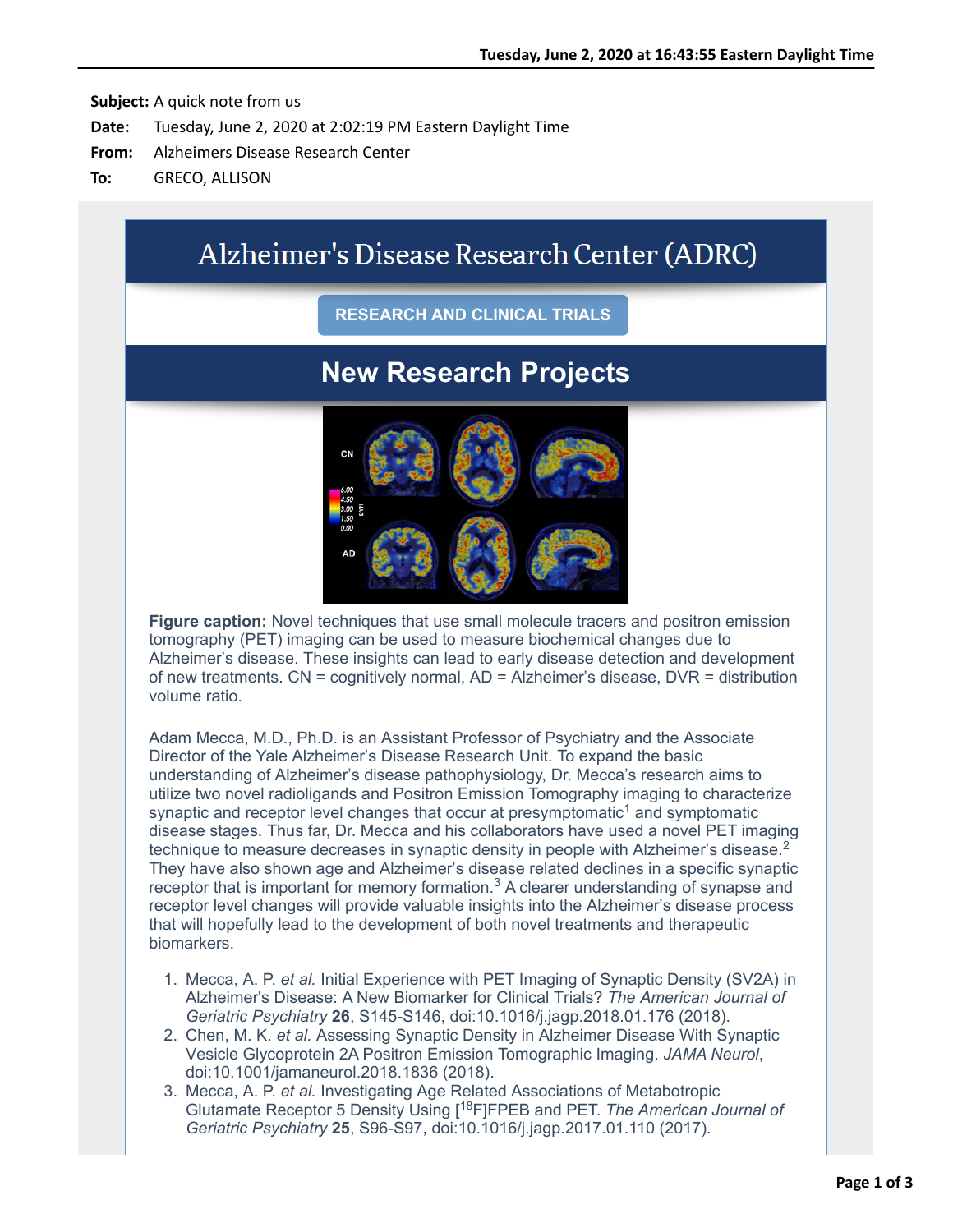### **PBR28 brain PET imaging with lipopolysaccharide challenge for the study of microglia function in Alzheimer's disease**

Dr. Arash Salardini,MD Assistant Professor Behavioral Neurology

The presence of inflammation in the brains of patients with Alzheimer's disease (AD) has long been noted by neuropathologists. However, it is not clear whether this inflammation is an innocent bystander or plays a major role in the development and/or progression of Alzheimer's disease. Microglia, inflammatory cells that reside in the brain, are in an activated state in brains affected by AD. A new Positron Emission Tomography (PET) technique using a labeled microglia protein that is taken up by the brain in response to inflammatory challenges such as lipopolysaccharide (LPS) will be used to determine whether there are differences in the level of inflammation when comparing patients with Alzheimer's disease to control participants of similar ages. This may eventually lead to new diagnostic tests and suggest possible therapies.

## **WALK to End Alzheimer's**

It is walk season again in Connecticut and around the nation as the Alzheimer's Association holds its annual **Walk to End Alzheimer's.** This event is not only the premier fund raising event for the Association, but is intended to raise awareness of Alzheimer's disease in the general population. Funds from the Walk support the mission of the Alzheimer's Association "to eliminate Alzheimer's disease through the advancement of research; to provide and enhance care and support for all affected; and to reduce the risk of dementia through the promotion of brain health." The programs and services of the Connecticut Chapter in the care and support of individuals and families include a 24/7 Helpline, care consultations, family support groups, groups for individuals with early stage dementia, Safe Return wanderer's bracelet, grants for respite care, and Trialmatch to link individuals with research opportunities. The Chapter provides community education through literature and programming, and education for professional caregivers including an Annual Dementia Education Conference in the spring. The National Alzheimer's Association is the leading non-governmental sponsor of research to find a cure for Alzheimer's and funds are passed on from the Chapter to National for this purpose. The Chapter hopes to raise \$1.7-million through its 7 walks this fall. The Walk schedule is:

September 9 Enfield Town Green, Enfield September 15 Ocean Beach Park, New London September 16 Calf Pasture Beach, Norwalk September 23 White Memorial Conservation Park, Litchfield **September 30 Lighthouse Point Park, New Haven** September 30 Western CT State University Westside Campus, Danbury October 14 Pratt & Whitney Stadium at Rentschler Field, East Hartford.

So put on your sneakers, choose a walk close to you, register, raise money, and walk. You can participate as a walker, volunteer, or raise money as a "virtual walker" if you are unable to attend the event. Yale ADRC will have tables at the Walks in Norwalk, New Haven, and East Hartford so stop by and chat with us. Click on the link below for more information or to register: **<https://www.alz.org/ct>**